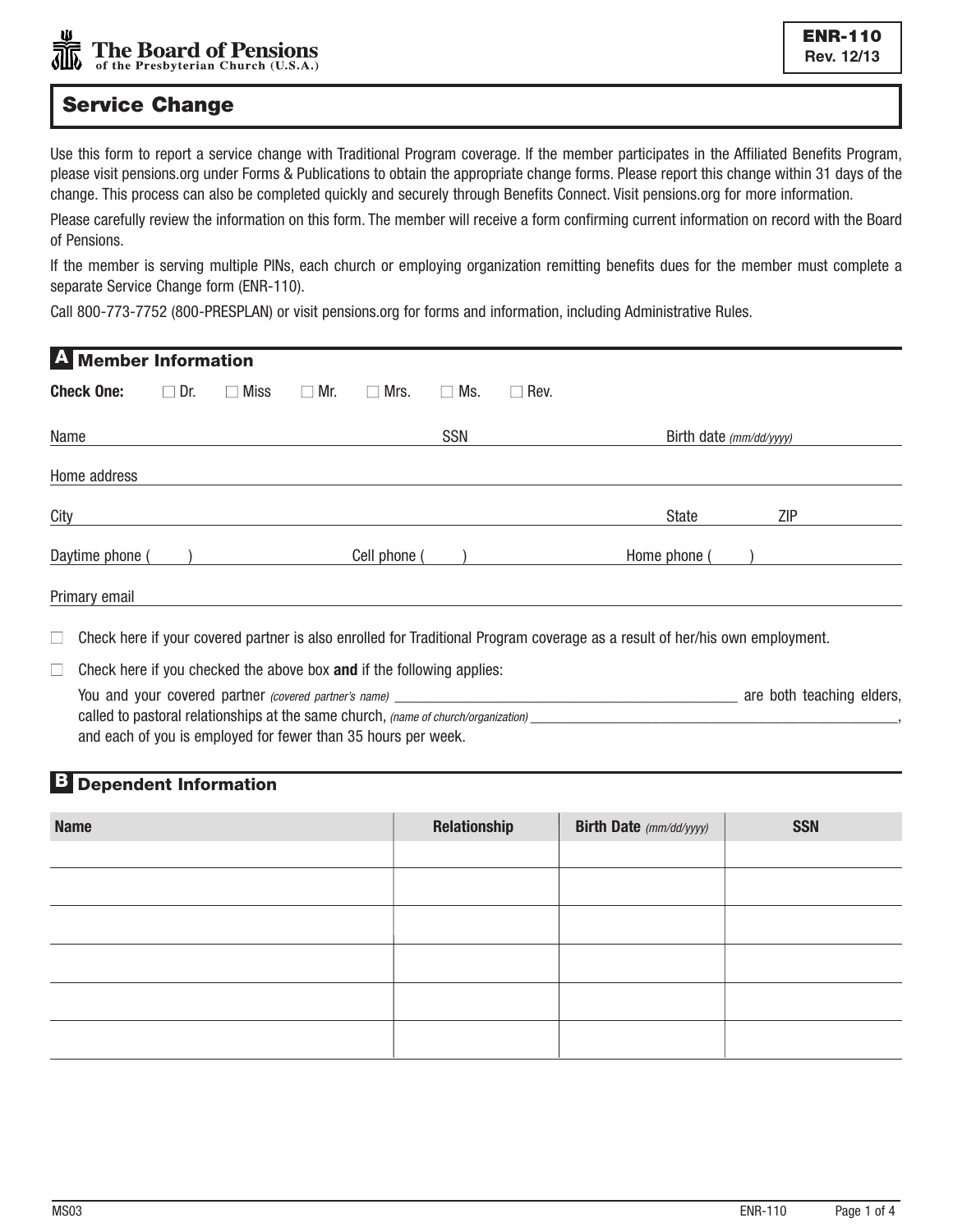### **C** Employment/Service Information

| Effective date of change reported on this form (mm/dd/yyyy)                                                                                                                                                                                                      |                                            |
|------------------------------------------------------------------------------------------------------------------------------------------------------------------------------------------------------------------------------------------------------------------|--------------------------------------------|
| Church/organization name                                                                                                                                                                                                                                         | <b>PIN</b>                                 |
| Address                                                                                                                                                                                                                                                          |                                            |
| City                                                                                                                                                                                                                                                             | State<br>ZIP                               |
| Phone (                                                                                                                                                                                                                                                          | Email address                              |
| Presbytery                                                                                                                                                                                                                                                       | Synod                                      |
| Please check one:                                                                                                                                                                                                                                                |                                            |
| $\Box$ Teaching elder, Presbyterian Church (U.S.A.). Date ordained $\langle mm/dd\langle yyyy\rangle$                                                                                                                                                            |                                            |
| $\Box$ Minister of another denomination. Please identify denomination $\Box$ and $\Box$ and $\Box$ and $\Box$ and $\Box$ and $\Box$ and $\Box$ and $\Box$ and $\Box$ and $\Box$ and $\Box$ and $\Box$ and $\Box$ and $\Box$ and $\Box$ and $\Box$ and $\Box$ and |                                            |
|                                                                                                                                                                                                                                                                  |                                            |
| $\Box$ Exempt lay employee* $\Box$ Non-exempt lay employee*                                                                                                                                                                                                      |                                            |
| * Visit the Department of Labor website at dol.gov for classification information.                                                                                                                                                                               |                                            |
| Position title                                                                                                                                                                                                                                                   | Position code (codes from GA minutes book) |
| Total hours scheduled to work per week (e.g., 20, 35, 40)                                                                                                                                                                                                        |                                            |

## D Annual Salary Information

Please enter annual amounts or zero if not applicable. You may use the total effective salary calculator and the dues calculator on pensions.org to determine the impact the reported effective salary has on dues.

Effective salary is any compensation a member receives during a plan year from an employing organization. For more information, see the Understanding Effective Salary booklet, available on pensions.org.

| Dues are computed and benefits are determined on this amount (subject to minimums and maximums). |                                                                                                                                                                              |            |     |
|--------------------------------------------------------------------------------------------------|------------------------------------------------------------------------------------------------------------------------------------------------------------------------------|------------|-----|
|                                                                                                  | 8. Total Annual Effective Salary (total of lines 1-7)                                                                                                                        | 8.         |     |
|                                                                                                  | 7. Manse amount <i>(must be at least 30% of lines 1-6 for members residing in a manse)</i>                                                                                   |            | S.  |
|                                                                                                  | Do not include expenses reimbursed through vouchers or Benefits Plan dues.                                                                                                   |            |     |
|                                                                                                  | 6. Other allowances <i>(including copayment and medical expense reimbursement allowances)</i>                                                                                | 6.         | \$. |
|                                                                                                  | 5. SECA (for reimbursement in excess of 50% of the teaching elder's SECA tax obligation)                                                                                     | 5. S       |     |
|                                                                                                  |                                                                                                                                                                              |            |     |
|                                                                                                  | 4. Bonus (will be included in the year in which the bonus is paid; if continuing, you will need to report annually)                                                          | 4.         | S.  |
|                                                                                                  | (matching contributions to the Board's Retirement Savings Plan should not be included)                                                                                       |            |     |
|                                                                                                  | 3. Employing organization contributions to 403(b)(9) plans, tax-sheltered annuity plans, and equity allowances                                                               | $3. \ S$   |     |
|                                                                                                  | 2. Housing allowance, utilities, and furnishings allowances                                                                                                                  | $2. \,$ \$ |     |
|                                                                                                  | 1. Cash salary (including employee contributions to 403(b)(9) plans; tax-sheltered annuity plans; unvouchered book, car,<br>and study allowances; vacation pay and overtime) |            |     |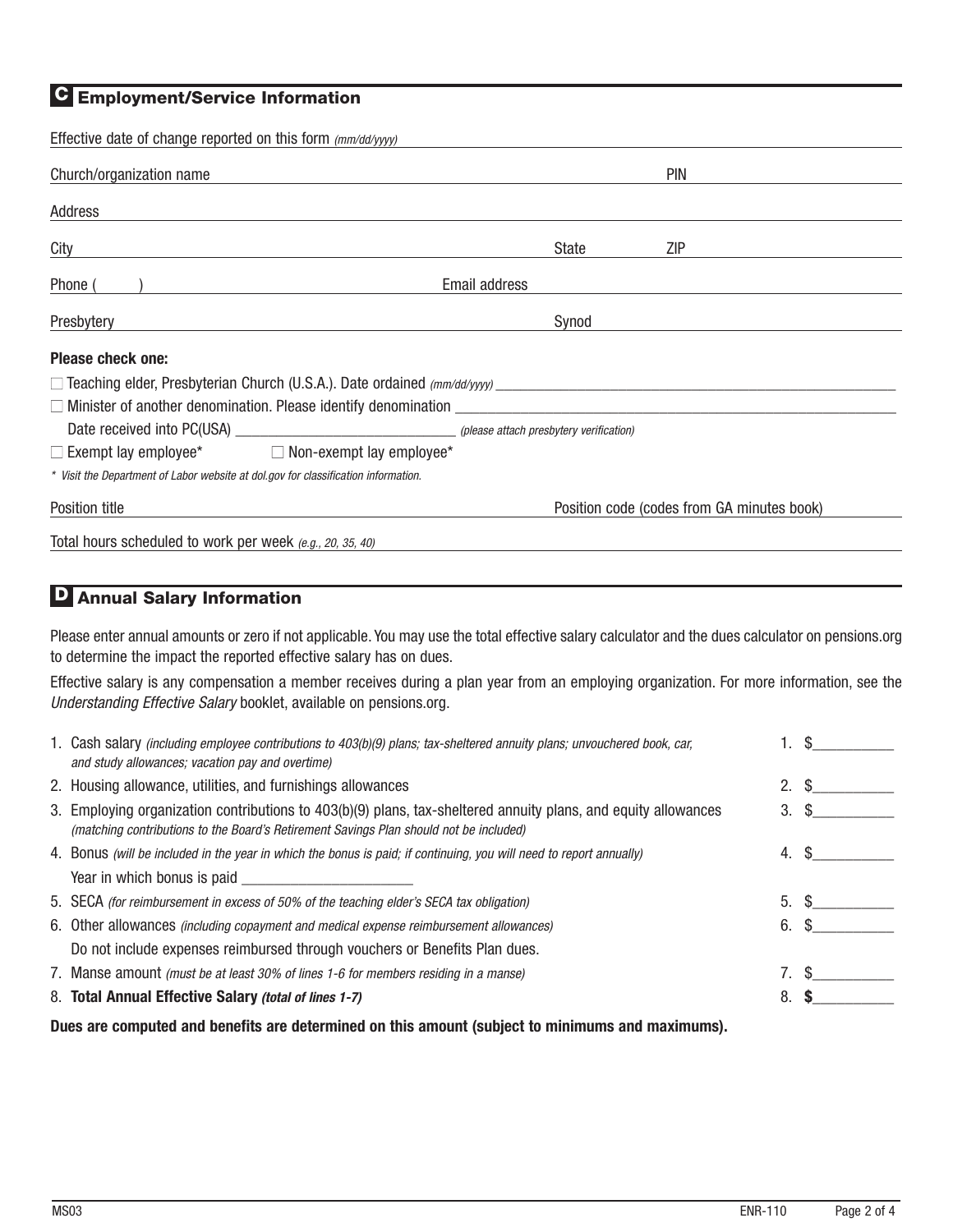## **E** Benefits Plan Participation

### **Please check one box for Traditional Program coverage.**

- □ **Full participation -** Medical, pension, death, and disability benefits.
- **■ Limited participation** Medical, death, and disability benefits. Not available for teaching elders serving churches in mandated positions. After three years of limited participation, members will be automatically enrolled for full participation, or the employer can withdraw the member from the Benefits Plan. Members enrolled for limited participation may not change to Affiliated Benefits Program coverage.

### **Optional Benefits in a Service Change**

• This is for members starting in a new service immediately after terminating a prior service. The new employing organization will be billed for all optional benefit elections.

### **Optional Dental Benefits**

**■** I had optional dental coverage at my previous employment or under transitional participation coverage and would like to continue the same level of coverage listed below:

Coverage type: **■** DMO **■** PPO **■** Passive PPO Coverage level: **■** Member **■** Member/Covered partner **■** Member/Child(ren) **■** Family

- If you have moved and your coverage options changed, you will be sent an application with your options. You can call the Board at 800-773-7752 (800-PRESPLAN) with your new ZIP code or visit pensions.org for the available options. If your current dental option is not available, you must submit a completed application to continue coverage. If you have additional options available, your current coverage will be continued, but you can change your plan (e.g., DMO to PPO) by submitting a completed application.
- **■** I did not have optional dental coverage at my previous employer but would like to consider enrollment. Please send me a dental application packet for consideration.
	- I understand that I have 31 days to complete and mail the dental application from the date it was mailed to me.
	- I understand that I will have a 12-month limitation on dental services should I enroll (please see dental application packet for additional information).
- **■** I had dental coverage at my previous employment or under transitional participation coverage but do not wish to continue at this time.
- $\Box$  I did not have dental coverage at my previous employer and am not interested at this time.

#### **Optional Supplemental Death Benefits/Optional Supplemental Disability**

• I had supplemental death benefits at my previous employment or under transitional participation coverage and would like to continue the same level of coverage listed below:

| Member:          | $\Box$ \$25,000  | $\square$ \$50,000 | $\Box$ \$75,000  | $\Box$ \$100,000 |
|------------------|------------------|--------------------|------------------|------------------|
|                  | $\Box$ \$150,000 | $\Box$ \$200,000   | $\Box$ \$250,000 | $\Box$ \$300,000 |
| Covered partner: | $\Box$ \$25,000  | $\Box$ \$50,000    | $\Box$ \$75,000  | $\Box$ \$100,000 |
| Children:        | $\Box$ \$5,000   | $\square$ \$10,000 |                  |                  |

• To enroll for coverage or discontinue coverage with this service change, please call the Board at 800-773-7752 (800-PRESPLAN) to request the required forms, or you may download them at pensions.org.

#### **Optional Retirement Savings Plan**

• You must complete a new Retirement Savings Plan Salary Deferral Agreement form (ORS-001) to elect or continue participation in the Retirement Savings Plan.